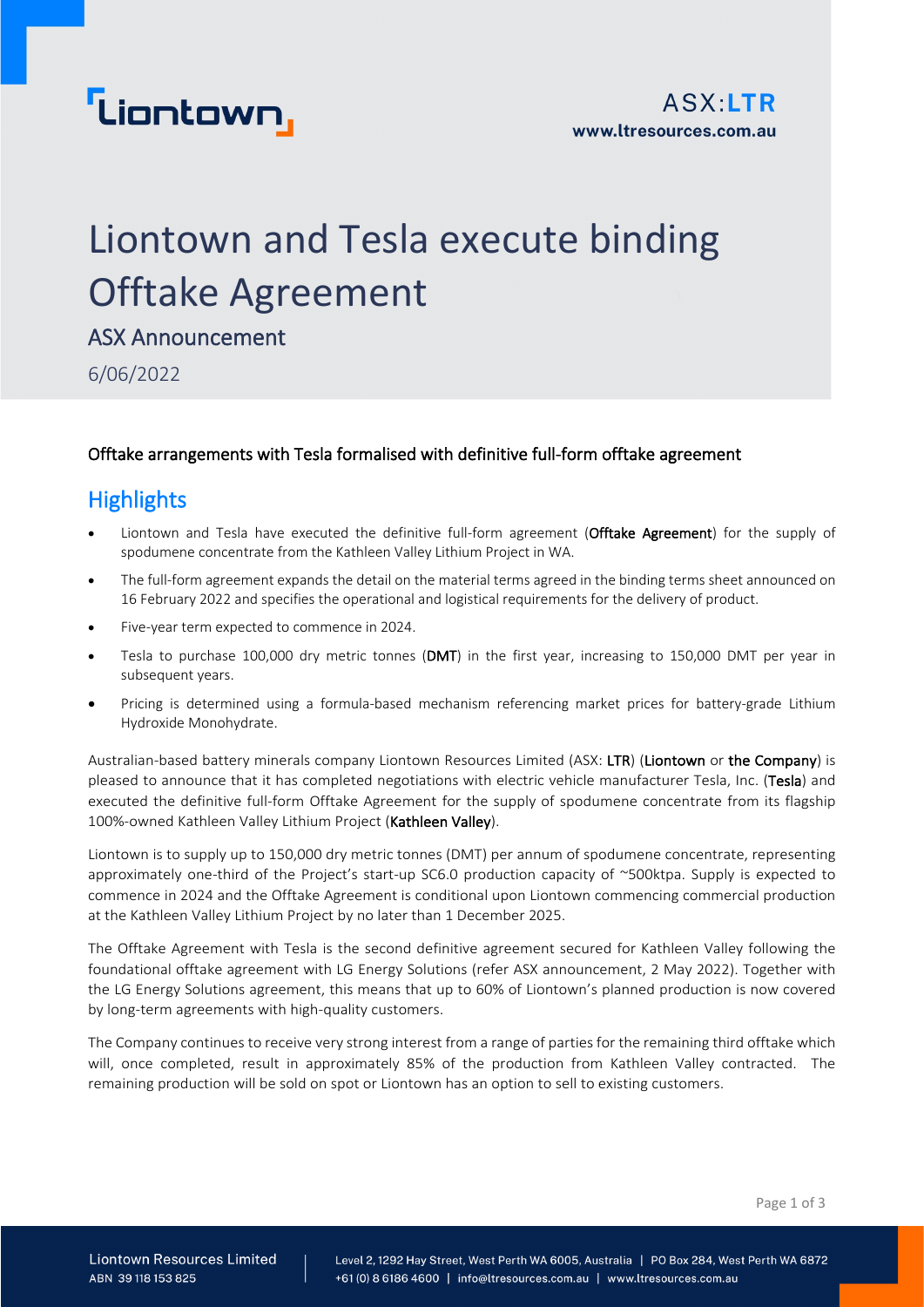

Liontown's Managing Director and CEO Tony Ottaviano commented:

*"We are pleased to have concluded negotiations with Tesla allowing us to execute our second full form Spodumene Concentrate Offtake Agreement. Tesla is a global leader and innovator in electric vehicles and having formalised arrangements for it to become a significant customer is a tremendous achievement. This means that we now have two of the premier companies in the global lithium-ion battery and EV space signed up as foundational customers, marking a significant step towards realising our ambition to become a globally significant provider of battery materials for the clean energy market."* 

This announcement has been authorised for release by the Managing Director, Tony Ottaviano.

artois TONY OTTAVIANO

Managing Director

For More Information: Investors: Tony Ottaviano Managing Director T: +61 8 6186 4600 info@ltresources.com.au

Media Inquiries: Nicholas Read Read Corporate T: +61 8 9388 1474 nicholas@readcorporate.com.au

## **Fast charging towards** a low carbon future

Page 2 of 3

**Liontown Resources Limited** ABN 39118153825

Level 2, 1292 Hay Street, West Perth WA 6005, Australia | PO Box 284, West Perth WA 6872 +61 (0) 8 6186 4600 | info@ltresources.com.au | www.ltresources.com.au